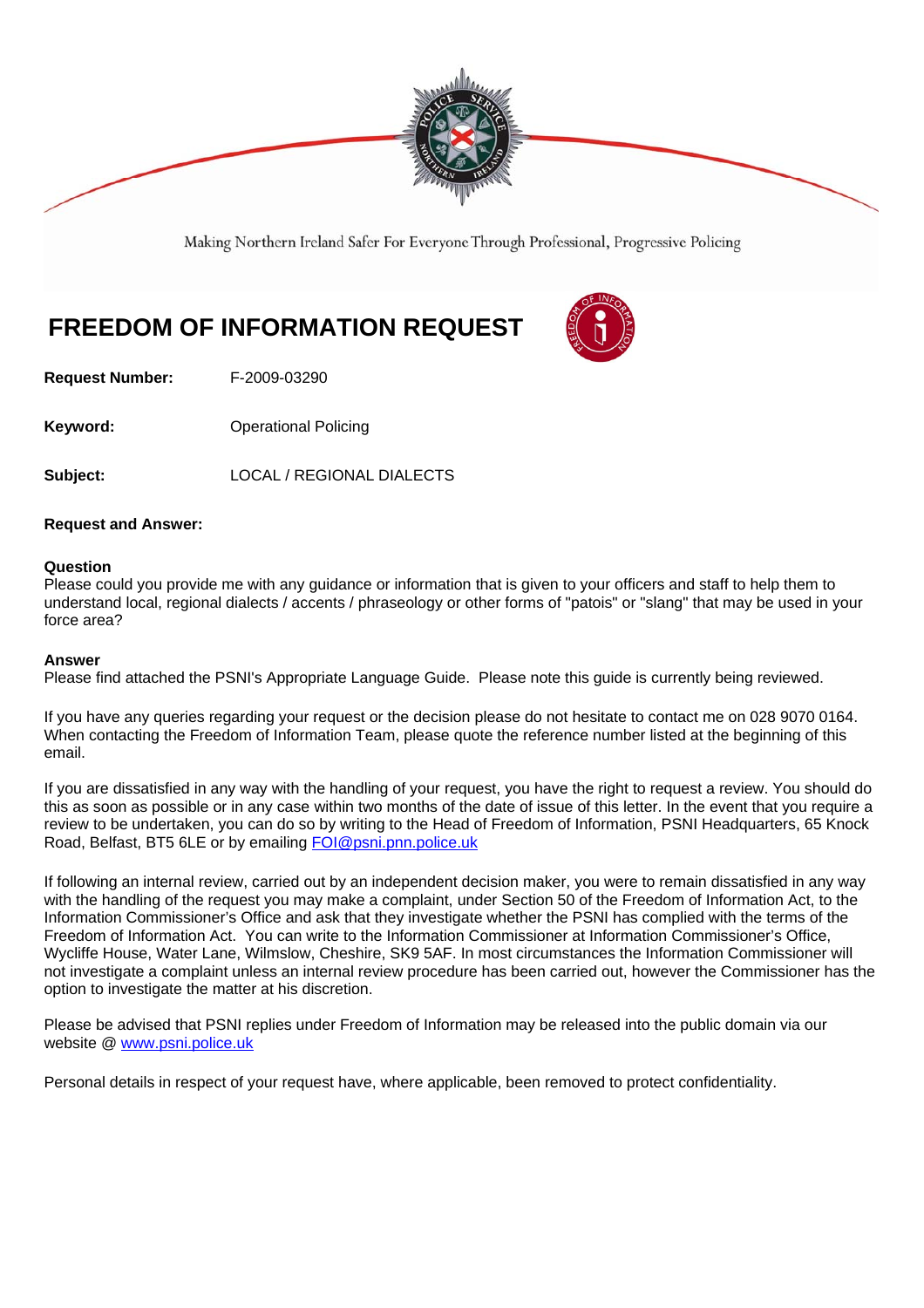

**PSNI EQUALITY & DIVERSITY UNIT** Lisnasharragh 42 Montgomery Road

Belfast, BT6 9LD

Tel: 028 9092 2575 Ext. 69575

O **Equality & Diversity Unit** 

# **Guide to Appropriate Language**



**Making Northern Ireland Safer Making Northern Ireland Safer**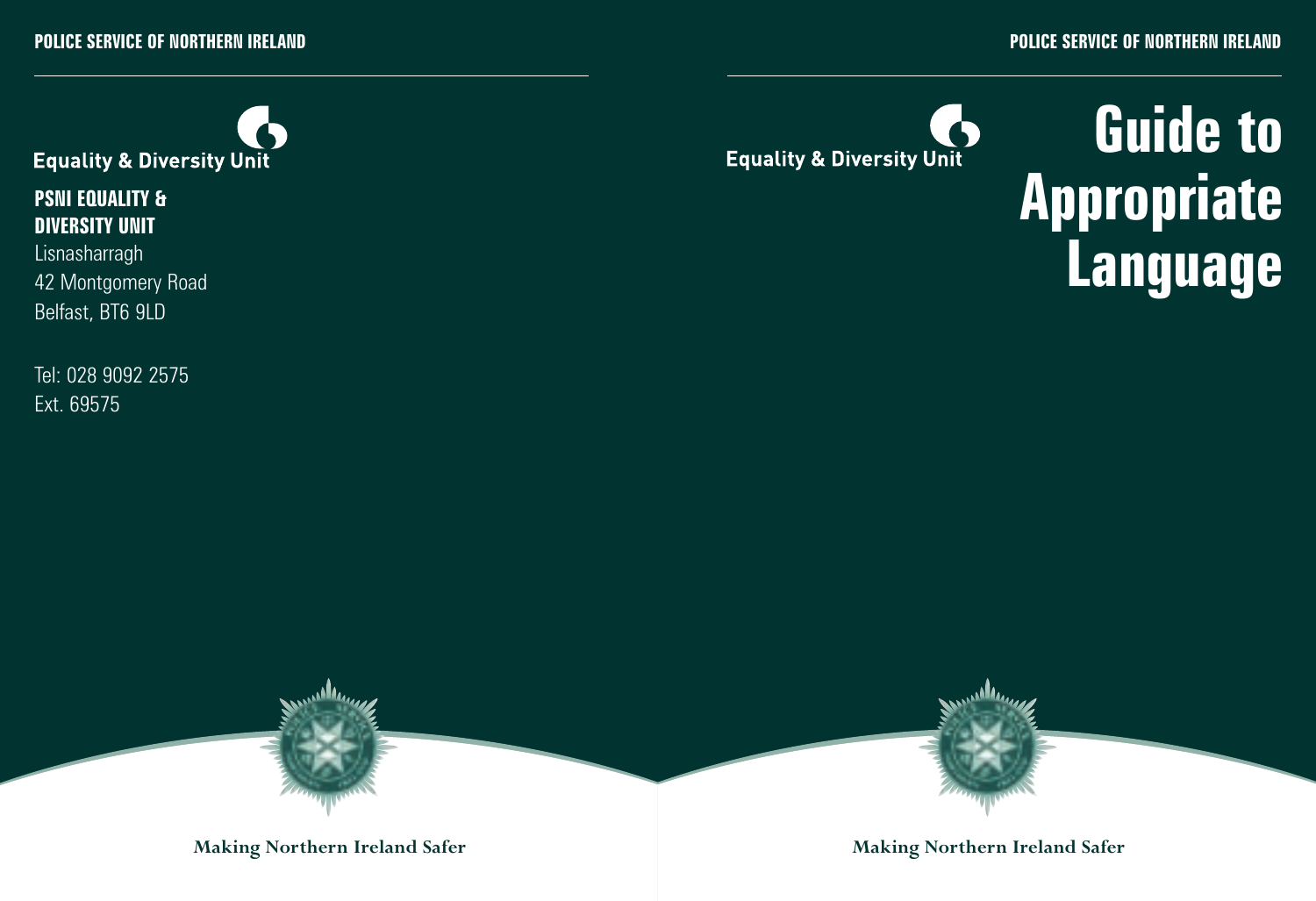#### **PSNI > INVESTIGATION OF COUNTERFEIT PRODUCTS GUIDE TO APPROPRIATE LANGUAGE > PSNI > 01**

## **CONTENTS**

| Foreword                         | $\mathbf{0}$ 1 |
|----------------------------------|----------------|
| Religion (N.Ireland)             | 02             |
| <b>Minority Ethnic Community</b> | 03             |
| <b>Oriental Community</b>        | 04             |
| Asian Community                  | 05             |
| African Community                | 06             |
| <b>Travelling Community</b>      | 07             |
| Elderly                          | 08             |
| Gay Community (Male/Female)      | 09             |
| <b>Trans Community</b>           | 10             |
| Female                           | 11             |
| <b>Disabled People</b>           | 12             |



## **Guide to Appropriate Language**

#### **Foreword**

The Police Service of Northern Ireland is a professional organisation and it is essential that we take a lead in using language that does not exclude colleagues or members of the community, does not stereotype and always shows a whole hearted commitment to supporting our Equal Opportunities Policy.

By demonstrating our commitment to getting our language and communications right, we hope to reassure officers, staff and local communities of our commitment to fighting crime and protecting all of the people within Northern Ireland.

We are aware that there are varying views in the police service about the importance of language as an equality issue, but we strongly believe that our commitment to diversity will be strengthened and easier to achieve if we carefully examine the language we use and ensure we treat people as individuals, not merely as members of groups.

It is important to remember that the context in which language is used is as relevant as the actual words uttered and we are mindful that context must be taken in account. It is also critical that people do not find themselves so apprehensive about the language they use that we fail to communicate at all.

The information contained in this guide is intended to help to protect staff from making unintentional mistakes in the language they use and to help them interact better with our communities.

It also provides valuable guidance on how staff should respond to inappropriate language, both within and outside the workplace. Getting it right sends an important message about our awareness of equality issues and our respect for individual differences and preferences.

**Chief Constable Sir Hugh Orde**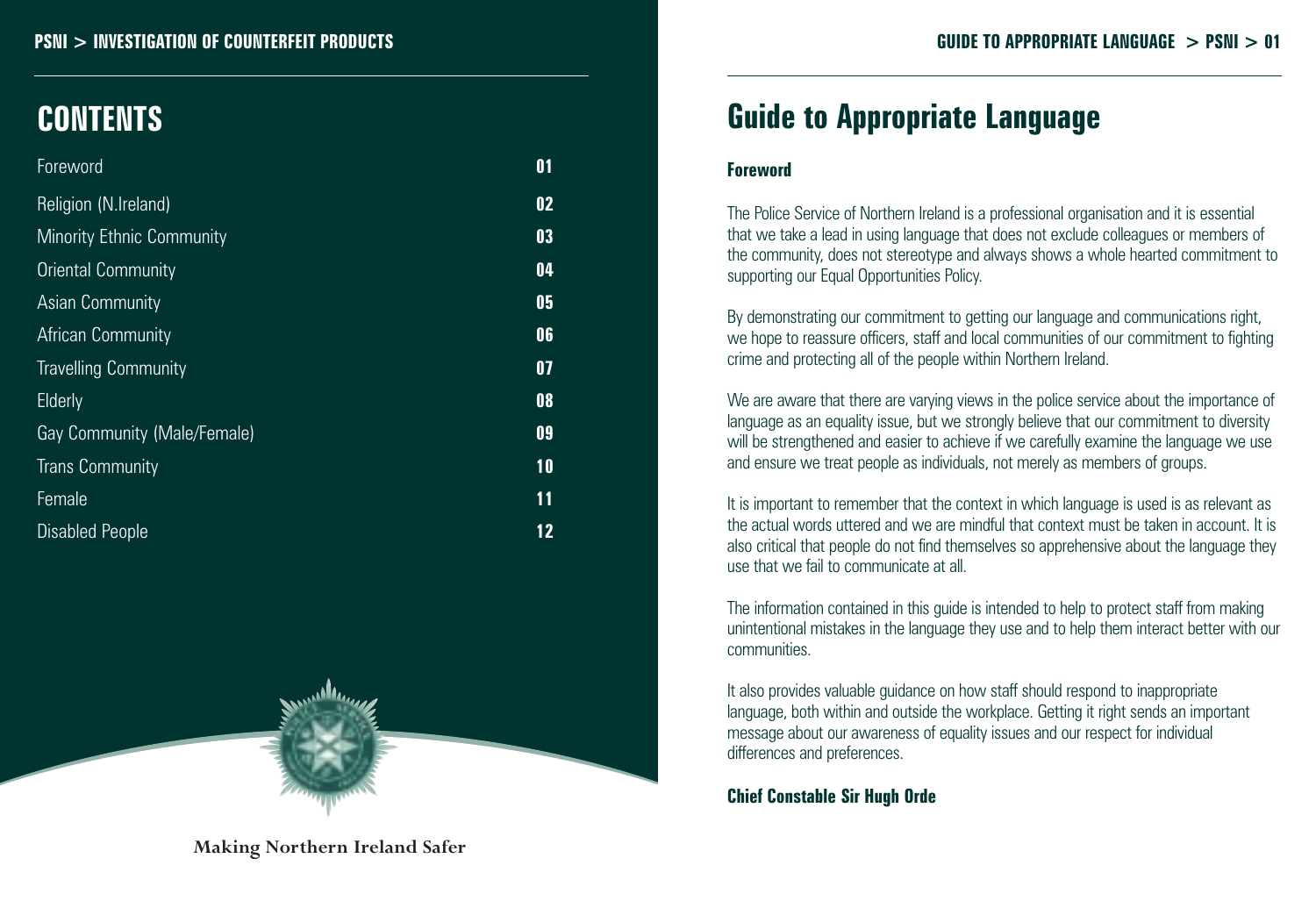| Group                                                                                     | Unacceptable/<br><b>Derogatory/Slang</b>                                                                     | <b>Acceptable</b>            | <b>Comments</b>                                                                                                                                                              |  |
|-------------------------------------------------------------------------------------------|--------------------------------------------------------------------------------------------------------------|------------------------------|------------------------------------------------------------------------------------------------------------------------------------------------------------------------------|--|
| <b>Community</b><br><b>Background/</b><br><b>Religion</b><br>and Political<br>(N.Ireland) | "Fenian"<br>"Taig"<br>"Tim"<br>"Chuck"<br>"Mick/Micky"<br>"Westies"<br>"Paddy"<br>"Free Stater"<br>"Sponger" | Catholic<br>Roman Catholic   | Some of these terms<br>could also be used to refer<br>to someone from the<br>Republic of Ireland<br>in a derogatory manner.                                                  |  |
|                                                                                           | "Hun" / "Blacks" /<br>"Black Man"<br>"Prod"<br>"Orangie"<br>"Jaffa"<br>"Bluenose"<br>"Sinn Fein/IRA"*        | Protestant*<br>Presbyterian* | Please note that this also<br>refers to other<br>denominations such<br>as Church of Ireland,<br>Free Presbyterian, Church<br>of England, Church<br>of Latter Day Saints etc. |  |

| Group                                      | Unacceptable/<br><b>Derogatory/Slang</b>                                                                      | <b>Acceptable</b>                                                                                                                                                                                                                                | <b>Comments</b>                                                                                                                                                                                                                                                                                      |
|--------------------------------------------|---------------------------------------------------------------------------------------------------------------|--------------------------------------------------------------------------------------------------------------------------------------------------------------------------------------------------------------------------------------------------|------------------------------------------------------------------------------------------------------------------------------------------------------------------------------------------------------------------------------------------------------------------------------------------------------|
| <b>Minority Ethnic</b><br><b>Community</b> | "People of Ethnic<br>Origin"<br>"Ethnic" or "Ethnics"<br>(e.g. "an ethnic")<br>"A person of ethnic<br>origin" | "Minority Ethnic<br>Community"<br>"Ethnic Minority"                                                                                                                                                                                              | Using the phrase 'people<br>of ethnic origin' suggests<br>that only some groups<br>are 'ethnic'<br>This is wrong because all<br>people everywhere have<br>an ethnic identity based<br>on shared geographic<br>origin, cultural tradition,<br>language or religion.                                   |
|                                            | "Migrant Worker"<br>/ or "Economic<br>Migrant"*<br>"Asylum Seeker"*                                           | *(See notes<br>opposite)<br>These terms<br>are frequently<br>misapplied to refer<br>to anyone from<br>a minority ethnic<br>community. These<br>terms have specific<br>definitions and<br>should only be used<br>in the correct<br>legal context. | * The term "migrant<br>worker" is enshrined<br>in European law to denote<br>anyone who is working<br>in a country other than<br>his or her country of origin.<br>*Asylum Seekers are<br>people who have fled their<br>native country because<br>of the fear of violence.<br>imprisonment or torture. |
|                                            | "Refugee"*                                                                                                    |                                                                                                                                                                                                                                                  | *Refugees are people<br>who have been granted<br>asylum under the UN<br>Convention, to which the<br>UK is a signatory.                                                                                                                                                                               |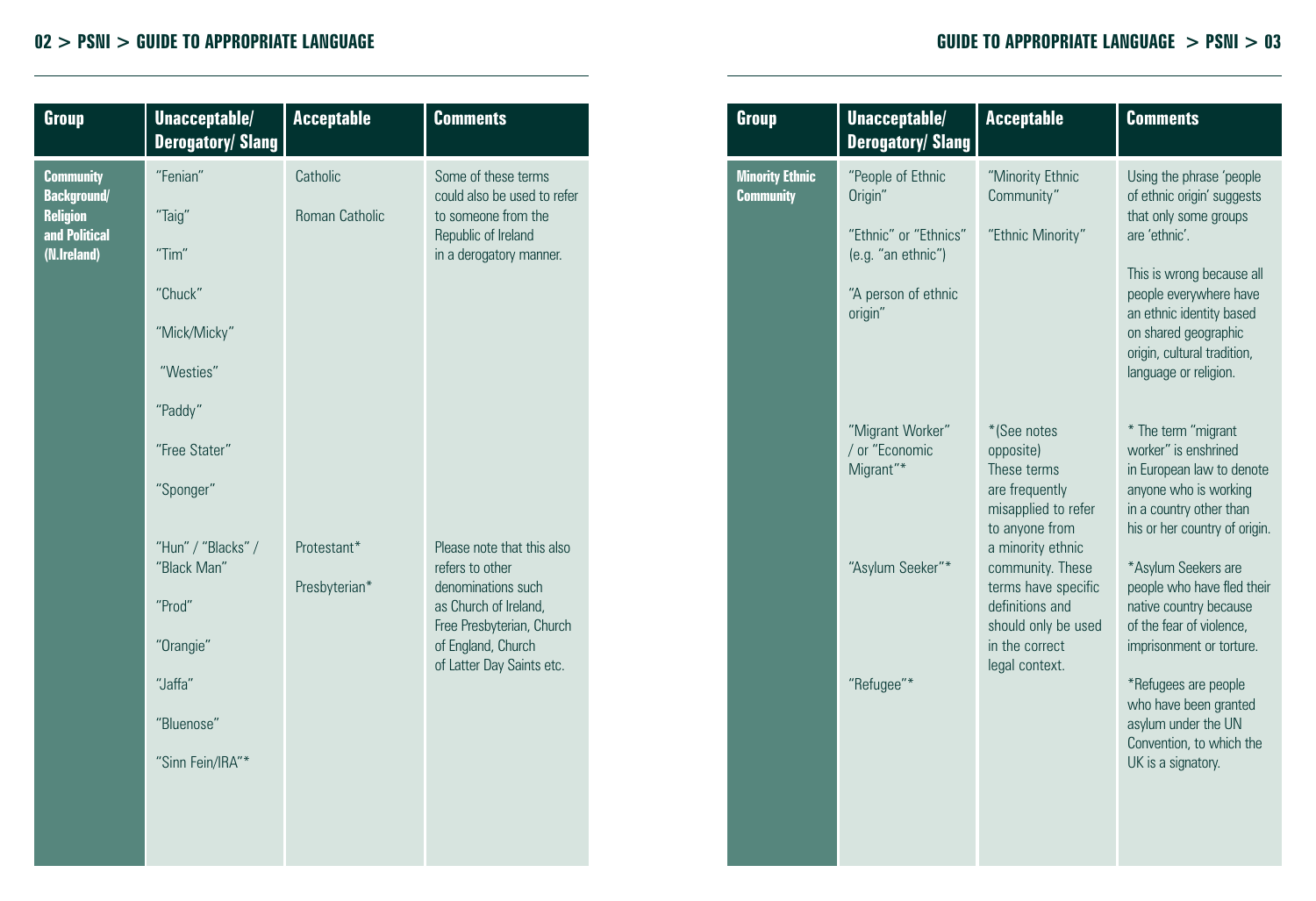**Orient Comm (i.e. Japanese, Thai, Chinese, Canto** 

| Group                                                                                                                                                  | Unacceptable/<br><b>Derogatory/Slang</b>                               | <b>Acceptable</b>                                                                                                                                                                                                                    | <b>Comments</b>                                                                                                                                                                                                                                                                                                                                                       | Group                                                                                       |
|--------------------------------------------------------------------------------------------------------------------------------------------------------|------------------------------------------------------------------------|--------------------------------------------------------------------------------------------------------------------------------------------------------------------------------------------------------------------------------------|-----------------------------------------------------------------------------------------------------------------------------------------------------------------------------------------------------------------------------------------------------------------------------------------------------------------------------------------------------------------------|---------------------------------------------------------------------------------------------|
| <b>Oriental</b><br><b>Community</b><br>(i.e. Japanese,<br>Thai, Chinese,<br><b>Cantonese,</b><br>Vietnamese,<br>Filipino, Korean,<br><b>Malaysian)</b> | "Chinky"<br>"Chinker"<br>"Gook"<br>"Itie" ("eye-tie")<br>"Boat-people" | "Oriental" (but only<br>if country of origin is<br>not known or cannot<br>be determined).<br>Otherwise.<br>"Chinese"<br>"Cantonese"<br>"Vietnamese"<br>"Thai"<br>"Korean"<br>"Filipino"<br>"Japanese"<br>"Malaysian"<br>"Indonesian" | Ask the individual what<br>nationality they are.<br>Only use the term<br>"Oriental" where you<br>cannot determine<br>someone's precise<br>nationality.<br>It is also recommended<br>that you ask the individual<br>how they would like to be<br>addressed - e.g. Mr / Mrs<br>Cheung.<br>Do not assume he / she is<br>Chinese simply because<br>he/she looks oriental. | <b>Asian Community</b><br>(i.e. Pakistani,<br>Bangladeshi,<br><b>Indian</b><br>communities) |

| Group                                                                                       | Unacceptable/<br><b>Derogatory/Slang</b>                               | <b>Acceptable</b>                                               | <b>Comments</b>                                                                                                                                                                                                                   |
|---------------------------------------------------------------------------------------------|------------------------------------------------------------------------|-----------------------------------------------------------------|-----------------------------------------------------------------------------------------------------------------------------------------------------------------------------------------------------------------------------------|
| <b>Asian Community</b><br>(i.e. Pakistani,<br>Bangladeshi,<br><b>Indian</b><br>communities) | "Paki"<br>"Punjab"<br>"Arab"<br>"Ali Baba"<br>"Osama"<br>/ "Bin Laden" | "Pakistani"<br>"Bangladeshi"<br>"Indian"<br>"Asian (if unsure)" | Ask the individual what<br>nationality they are.<br>Only use the term "Asian"<br>where you cannot<br>determine someone's<br>precise nationality.<br>It is recommended that<br>you ask the individual how<br>they would like to be |
|                                                                                             | "Turban"                                                               |                                                                 | addressed e.g.<br>- Mr / Mrs Singh.<br>Do not assume he/she is<br>Indian simply because<br>he/she looks asian.                                                                                                                    |
|                                                                                             |                                                                        |                                                                 |                                                                                                                                                                                                                                   |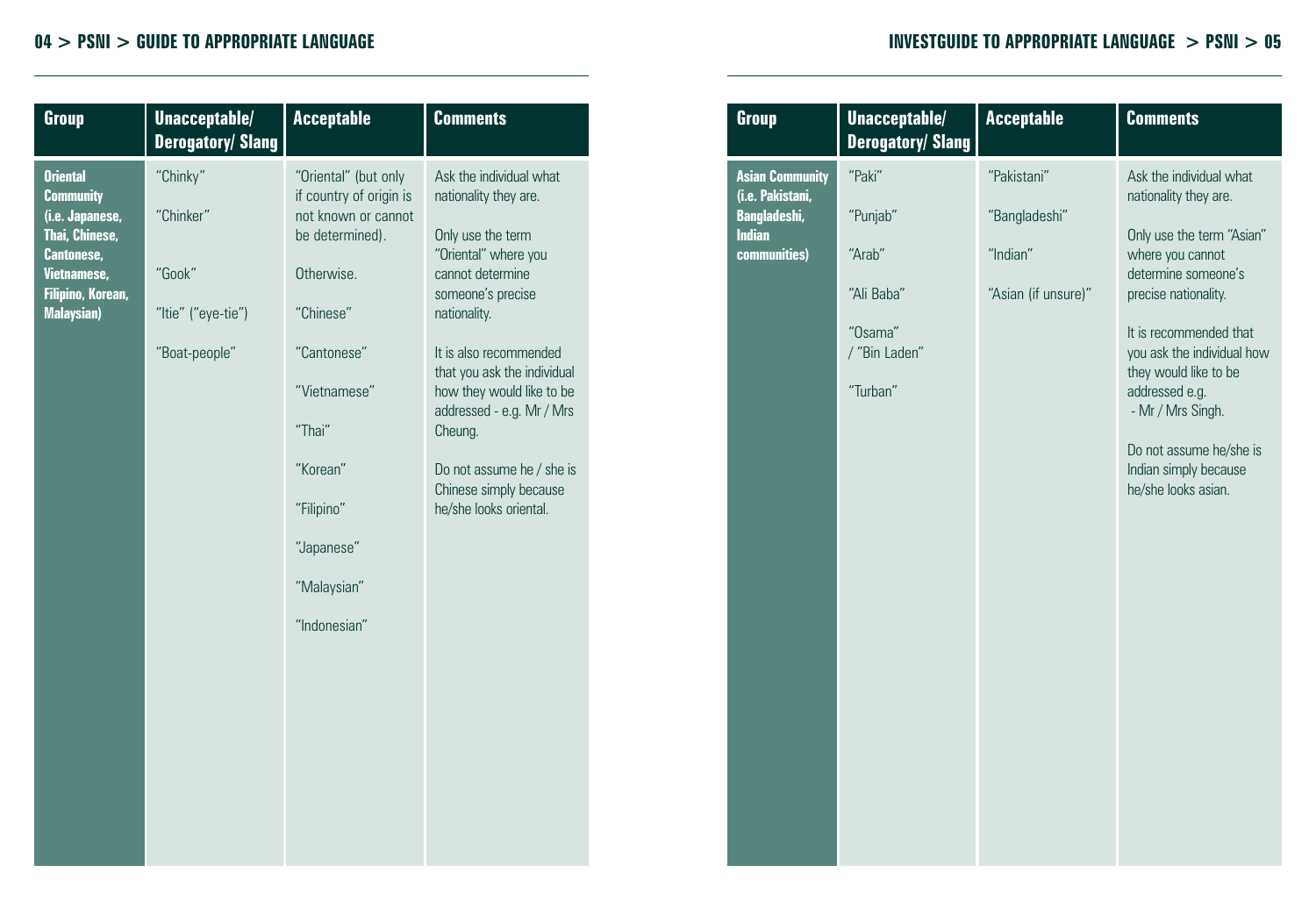| Group                              | Unacceptable/<br><b>Derogatory/Slang</b>                                 | <b>Acceptable</b>                                                                                                                                        | <b>Comments</b>                                                                                                                                                                                                                                                                                                                                          |
|------------------------------------|--------------------------------------------------------------------------|----------------------------------------------------------------------------------------------------------------------------------------------------------|----------------------------------------------------------------------------------------------------------------------------------------------------------------------------------------------------------------------------------------------------------------------------------------------------------------------------------------------------------|
| <b>African</b><br><b>Community</b> | "Coloured" /<br>"Non-white"<br>"Half-caste"                              | "Black"<br>"Mixed ethnicity"<br>or "Mixed Ethnic<br>Group" or "Mixed<br>Ethnic Origin"<br>(the acceptable<br>terminology for the<br>phrase "half-caste") | In most cases there is no<br>objection to 'black' being<br>used as a descriptive<br>phrase, but it should be as<br>an adjective: 'a black<br>person' or 'the black<br>community', not as a<br>noun: 'the blacks' or 'a<br>black'.<br>Again, it is recommended<br>that you ask the individual<br>how they would like their<br>nationality to be recorded. |
|                                    | "Afro-Caribbean"*<br>"Wog"<br>"Nigger"<br>"Negro"<br>"Brother"<br>"Coon" | *The term 'African-<br>Caribbean' may be<br>used, but only when<br>referring to specific<br>geographical origins.                                        | Historically 'coloured' has<br>been used to emphasise<br>not only the difference,<br>but also the unequal<br>status of people from<br>minority ethnic<br>backgrounds in relation to<br>white people.<br>'None of us are<br>'colourless' and the<br>concept of 'coloured' is<br>rather meaningless. This<br>term must not be used.                        |

| Group                                 | Unacceptable/<br><b>Derogatory/Slang</b>     | <b>Acceptable</b>                                                          | <b>Comments</b>                                                                                                                                                     |
|---------------------------------------|----------------------------------------------|----------------------------------------------------------------------------|---------------------------------------------------------------------------------------------------------------------------------------------------------------------|
| <b>Travelling</b><br><b>Community</b> | "Itinerants"                                 | "Travellers"                                                               | Talk to travellers not at<br>them. You will find<br>that you get a lot<br>more respect.                                                                             |
|                                       | "Gypsy" (if not<br>Romany Gypsy)<br>"Gypo's" | "The (Irish)<br>Travelling<br>Community"<br>"Irish Travellers"             | The Irish Travelling<br>Community is specifically<br>identified in the Race<br><b>Relations (Northern)</b><br>Ireland) Order 1997 as a<br>racial group against whom |
|                                       | "Romanies"<br>"Tinkers"<br>"Knackers"        | "Gypsy or "Romany<br>Gypsy"*)<br>(See page 29 for<br>detailed discussion). | discrimination is unlawful.<br>* If you have determined<br>the individual is of Gypsy<br>or Romany Gypsy descent.                                                   |
|                                       | "Pikies"                                     |                                                                            | Tip: Did you know that<br>Travellers have their own<br>secret language called<br>"gammon", "shelta" or<br>"cant" and are very<br>protective of it?                  |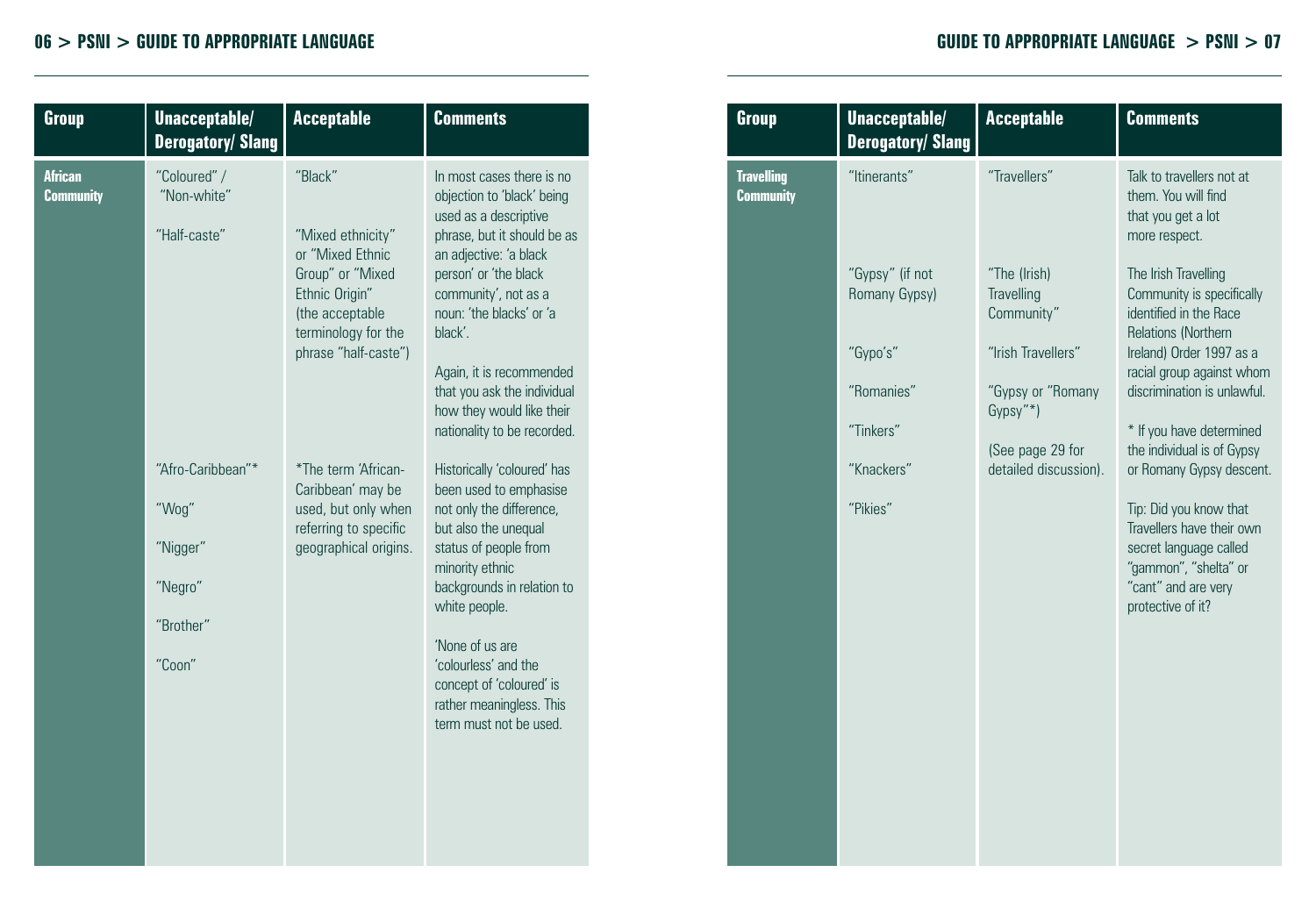| Group          | Unacceptable/<br><b>Derogatory/Slang</b>                                                                                                                                                                                                                   | <b>Acceptable</b>                                                                                                                  | <b>Comments</b>                                                                                                                                                                                                                                                                                                                                                                                                                                                                                                                                                                                                                                                                                 |
|----------------|------------------------------------------------------------------------------------------------------------------------------------------------------------------------------------------------------------------------------------------------------------|------------------------------------------------------------------------------------------------------------------------------------|-------------------------------------------------------------------------------------------------------------------------------------------------------------------------------------------------------------------------------------------------------------------------------------------------------------------------------------------------------------------------------------------------------------------------------------------------------------------------------------------------------------------------------------------------------------------------------------------------------------------------------------------------------------------------------------------------|
| <b>Elderly</b> | Be sensitive when<br>using terms of<br>endearment or<br>colloquialisms that<br>may cause offence<br>OAP (may be<br>considered offensive<br>by some people<br>in their late 60's<br>early 70's).<br>"Geriatric"<br>"Old codger"<br>"Old fool"<br>"Old lady" | "Older / Elderly<br>person"<br>"Older / Elderly<br>aentleman"<br>"Older / Elderly lady"<br>"Pensioner (only if<br>of pension age)" | 'Old' can carry<br>connotations of being<br>worn out and of little<br>further use. It can also be<br>used as a term of abuse.<br>We clearly should not<br>make assumptions about<br>the value of people based<br>on their age.<br>It is better to use neutral<br>terms such as 'older' or<br>'elderly' when referring to<br>people.<br>Again, it is recommended<br>that you ask the individual<br>how they would like to be<br>addressed.<br>Some elderly people<br>prefer to be called by their<br>Christian name<br>Others prefer to be called<br>by their formal name e.g.<br>Mr Smith, Mrs Smith, or<br>Mrs Smith (widower).<br>Do not use the term<br>"spinster" unless asked<br>to do so. |
|                |                                                                                                                                                                                                                                                            |                                                                                                                                    |                                                                                                                                                                                                                                                                                                                                                                                                                                                                                                                                                                                                                                                                                                 |

| Group                          | Unacceptable/<br><b>Derogatory/Slang</b>                                                                                  | <b>Acceptable</b>                                                                                                                                                              | <b>Comments</b>                                                                                                                                                                                                                                                                                                                                                                                                                                                                                                                                 |
|--------------------------------|---------------------------------------------------------------------------------------------------------------------------|--------------------------------------------------------------------------------------------------------------------------------------------------------------------------------|-------------------------------------------------------------------------------------------------------------------------------------------------------------------------------------------------------------------------------------------------------------------------------------------------------------------------------------------------------------------------------------------------------------------------------------------------------------------------------------------------------------------------------------------------|
| <b>Gay Community</b><br>(Male) | "Oueer"<br>"Fruit"<br>"Homo"<br>"Fag"<br>"Rent"<br>"Gaylord"<br>"Bender"<br>"Nonce"<br>"The gays"<br>"Gays"<br>"Perverts" | "Gay"<br>"Gay man,<br>Gay men"<br>"Homosexuals"<br>(it may be more<br>appropriate to refer<br>to lesbians, gay<br>men and bisexuals<br>as a group<br>e.g. "LGB")<br>"Risexual" | Many homosexual men<br>prefer to be called "gay"<br>rather than homosexuals.<br>Many lesbians prefer to<br>be called "lesbian" rather<br>than gay or homosexual.<br>You should address<br>individuals from the gay<br>and lesbian community as<br>you would address anyone<br>else. With respect.<br>The Employment Equality<br>(Sexual Orientation)<br><b>Regulations (Northern</b><br>Ireland) 2003 make it<br>unlawful to discriminate<br>against an individual on<br>the grounds of someone's<br>actual or perceived sexual<br>orientation. |
| (Female)                       | "Dyke"<br>"I ezzer"                                                                                                       | "I esbian"                                                                                                                                                                     | Case law in other areas<br>indicates that the use of<br>abusive language is likely<br>to become defined as less<br>favourable treatment on<br>grounds of sexual<br>orientation, and may<br>therefore be considered<br>to constitute unlawful<br>discrimination<br>or harassment.                                                                                                                                                                                                                                                                |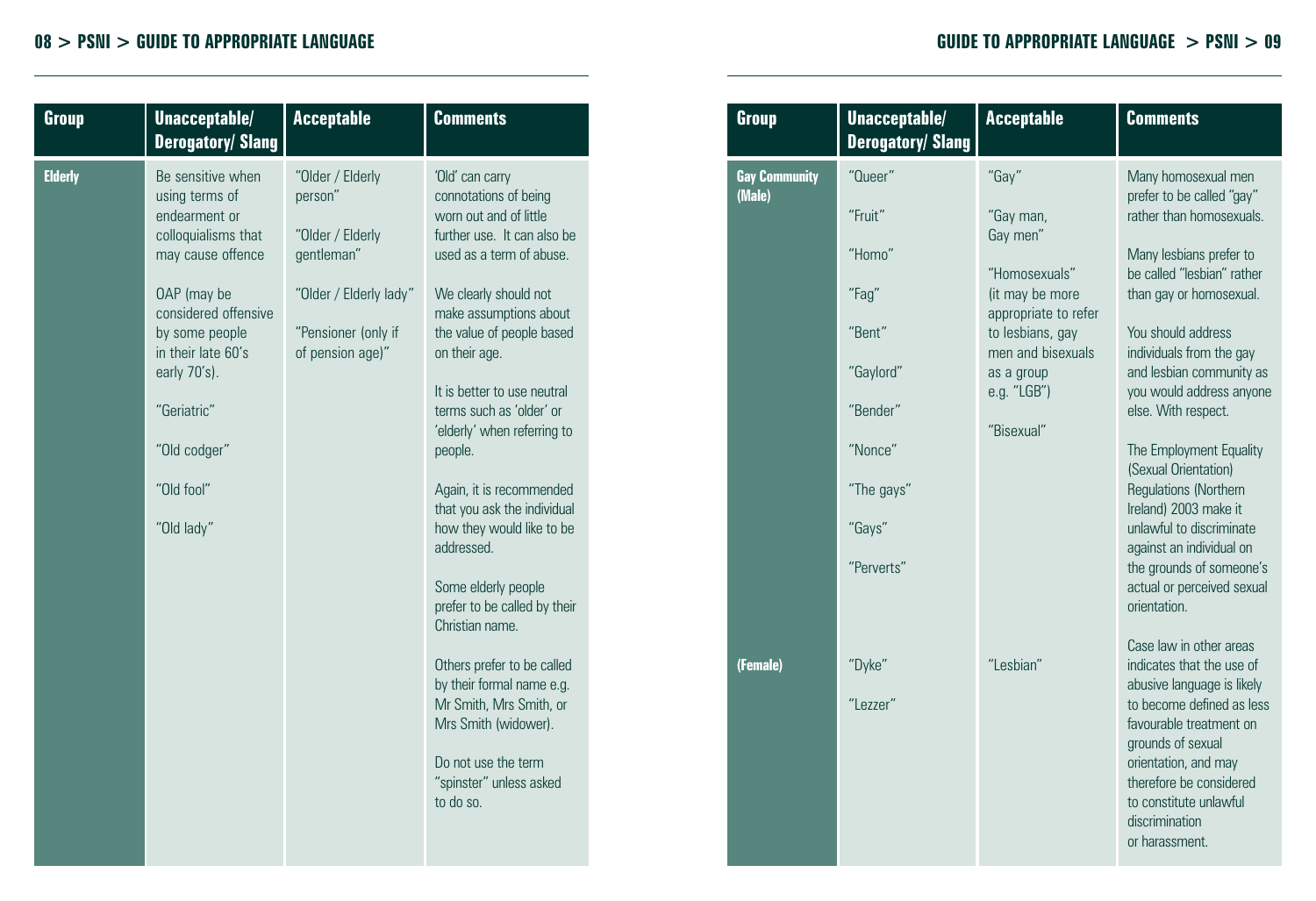| Group                  | Unacceptable/<br><b>Derogatory/Slang</b> | <b>Acceptable</b>                                                                                                                                                                                                             | <b>Comments</b>                                                                                                                                                                                                                                                                                                                                                                                                                                                           |  |
|------------------------|------------------------------------------|-------------------------------------------------------------------------------------------------------------------------------------------------------------------------------------------------------------------------------|---------------------------------------------------------------------------------------------------------------------------------------------------------------------------------------------------------------------------------------------------------------------------------------------------------------------------------------------------------------------------------------------------------------------------------------------------------------------------|--|
| <b>Trans Community</b> | "Tranny"<br>"Gender Bender"              | "Transgendered<br>/ trans person,<br>people or<br>community"<br>"Transsexual"<br>"Transvestite"<br>"Cross-dresser"<br>"Drag Queen/King"<br>"MTF" (abbreviation:<br>male to female)<br>"FTM" (abbreviation:<br>female to male) | Transvestite is the medical<br>term for someone who<br>dresses in the clothing<br>of the opposite sex.<br>Most transvestites are not<br>transsexual - they do not<br>wish to change their<br>sexual characteristics.<br>These people are also<br>known as cross-dressers.<br>When using terms such<br>as "he" or "she" when<br>dealing with trans people,<br>you should use the<br>appropriate terms based<br>on the appearance<br>of the person you<br>are dealing with. |  |

| Group         | Unacceptable/<br><b>Derogatory/Slang</b> | <b>Acceptable</b>                                                                                                                                                                                                                                                                                                               | <b>Comments</b>                                                                                                                                                                                                                                                                                                                                                                                                                                                                                                                                                                                                                                   |
|---------------|------------------------------------------|---------------------------------------------------------------------------------------------------------------------------------------------------------------------------------------------------------------------------------------------------------------------------------------------------------------------------------|---------------------------------------------------------------------------------------------------------------------------------------------------------------------------------------------------------------------------------------------------------------------------------------------------------------------------------------------------------------------------------------------------------------------------------------------------------------------------------------------------------------------------------------------------------------------------------------------------------------------------------------------------|
| <b>Female</b> | "I ove"<br>"Girl"<br>"Pet"               | It is important to be<br>aware that under<br>the Sex<br>Discrimination<br>(NI) Order 1976<br>(& subsequent<br>amending<br>legislation), the use<br>of offensive or<br>insulting language<br>regarding gender<br>has been clearly<br>defined in case law<br>as potentially less<br>favourable<br>treatment on<br>grounds of sex. | The use of trivialising or<br>degrading expressions in<br>the workplace is not<br>appropriate.<br>For example, there are<br>particular issues around<br>the use of 'girl'. Adult<br>females should be referred<br>to as women, not girls.<br>For example, no offence is<br>intended by the phrase,<br>'the girls in the office', but<br>we should obviously not<br>refer to adults as if they<br>were children.<br>The terms 'love', 'pet' or<br>'dear' are considered<br>offensive by some<br>women, and should not<br>be used, because<br>although intended as<br>terms of endearment, they<br>can serve to devalue and<br>or trivialise women. |